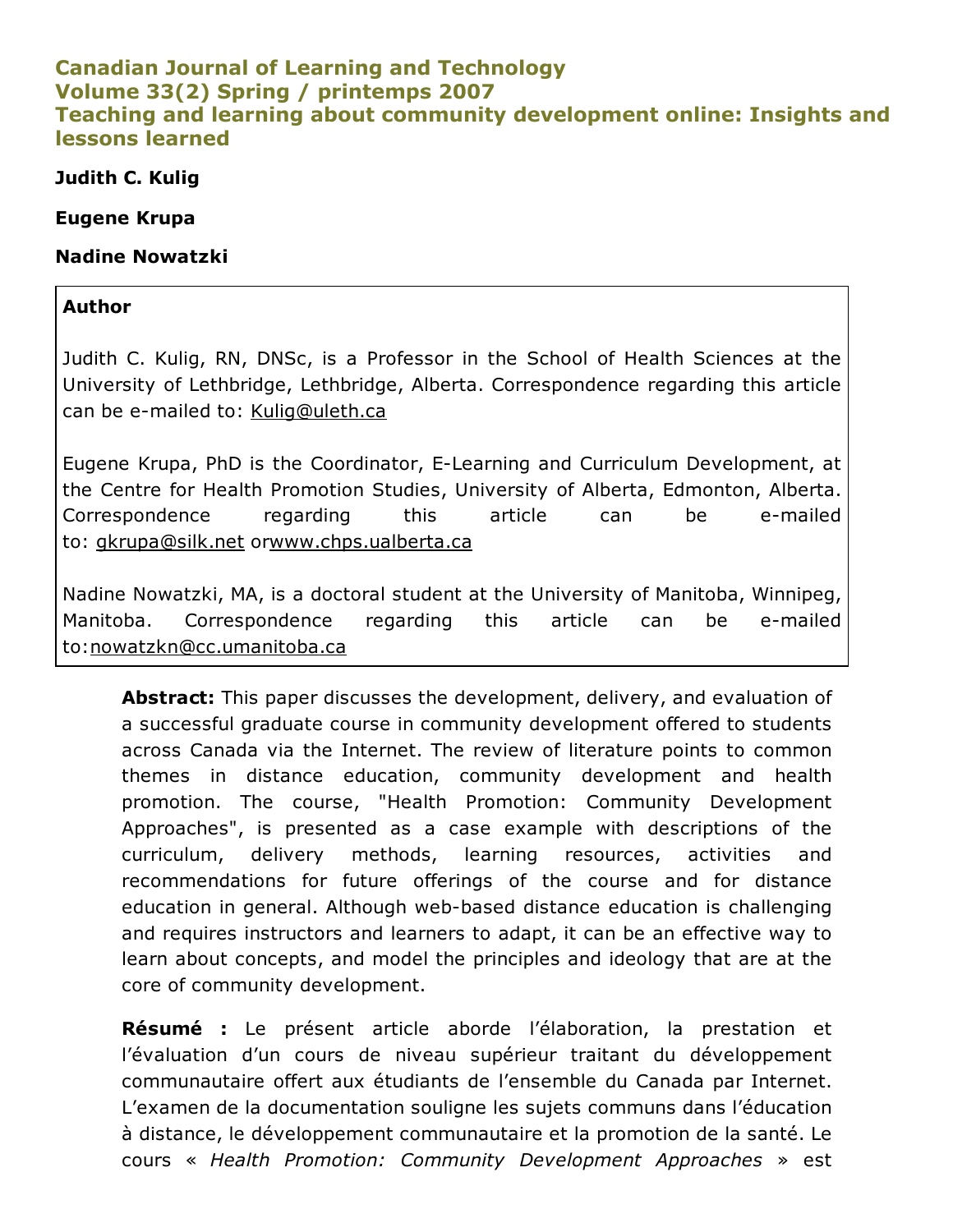présenté à titre d'exemple avec les descriptions du plan de cours, des modes de prestation, des ressources d'apprentissage, des activités et des recommandations pour les cours qui seront donnés ultérieurement et pour l'éducation à distance en général. Bien que l'éducation à distance effectuée au moyen du Web présente des défis et qu'elle exige des instructeurs et des apprenants qu'ils s'adaptent, il peut s'agir d'une méthode efficace pour en apprendre sur les concepts et pour présenter les principes et idées à la base du développement communautaire.

# Introduction

A course in "Community Development" is a common feature within preparation programs of health and social service professionals. Understanding concepts of community development (CD) and how they are applied are essential for effective practice in today's community-based and intersectoral work environments. Indeed, community development concepts such as capacity building have broad application and are currently in common use by practitioners working with individuals, families, groups, various kinds of organizations, and even government.

In the past, health professionals were prepared either through traditional, in-classroom methods or through a mentorship process, both of which allowed for interaction between the professor and students. Now distance learning via the Internet is available and can be the preferred choice of individuals who are unable to relocate to attend school at another geographic location or unable to attend school full-time. Learning from a distance also permits employers to avoid the "brain drain" and retain trained individuals in rural or remote locations. Along with the benefits come challenges associated with technology, isolation from other learners and the instructor, and learning about relationship-oriented concepts in a text-based environment.

In this paper, the focus is on describing experiences of teaching community development via the Internet. The intent of the course was to teach the concepts within an environment that modeled the ideology and principles, particularly high-level participation or engagement and empowerment. This course was (and is) taught by the first author as part of a partnership involving four Canadian universities collaborating to offer a Master of Science degree program in Heath Promotion Studies at the University of Alberta. Health Promotion is the process of enabling individuals and communities to increase control over, and improve their health (World Health Organization Ottawa Charter, 1986). Central values include participation, empowerment and positive change. Varnhagen, Wilson, Krupa, Kasprzak and Hunting (2005) have described the program curriculum and delivery. The lessons learned through the presentation of this case example could be useful for other instructors who are developing similar relationship-oriented courses via the Internet.

### Distance Learning

According to King, Young, Drivere-Richmond, and Schrader (2001), distance education is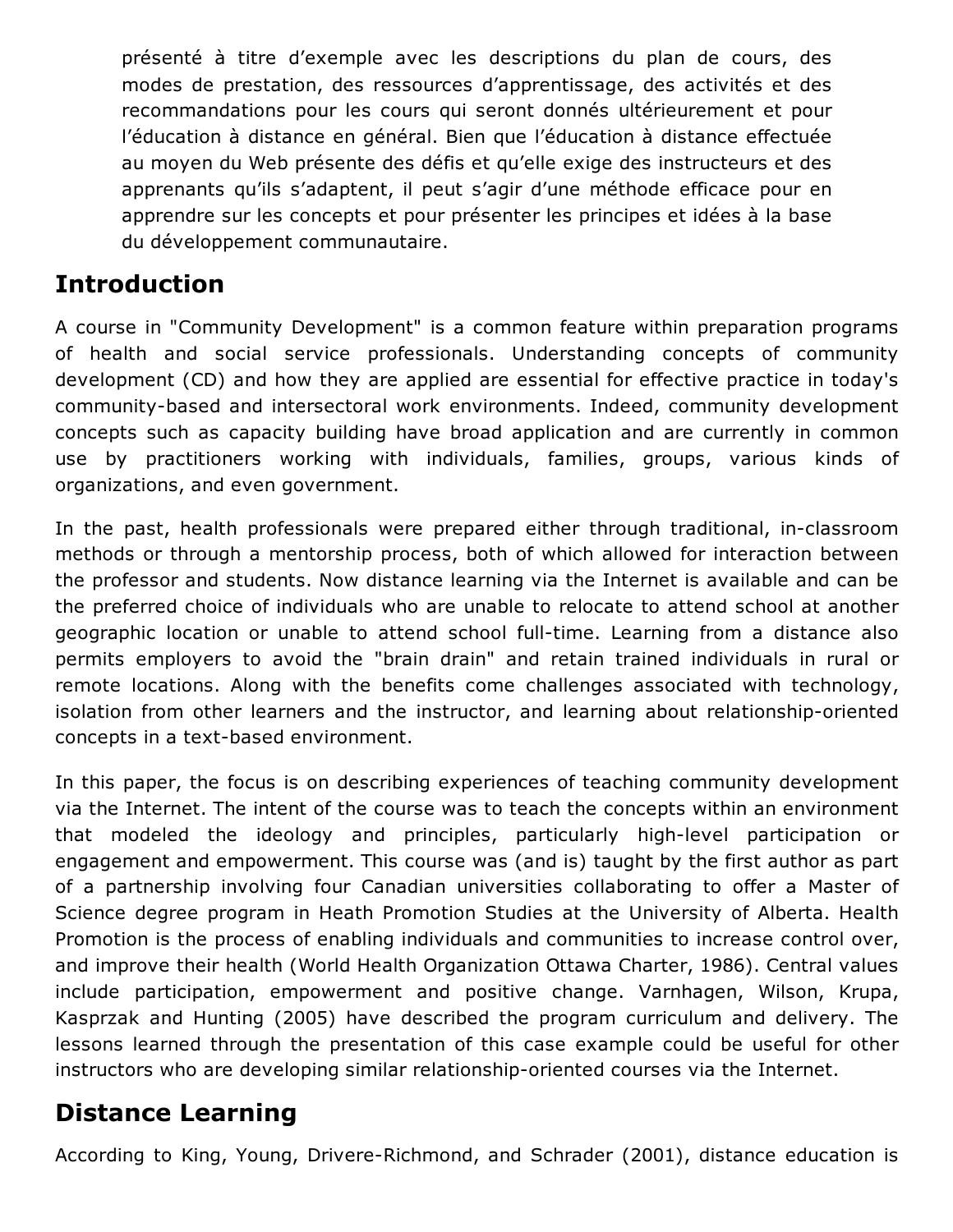"formalized instructional learning where the time/geographic situation constrains learning by not affording in-person contact between student and instructor" (p. 7). Today distance education is two-way communication, and may employ a variety of technologies, including audio- or video-conferencing and various Internet-based conferencing technologies (Anderson, 1992; Holmberg, 1980; Rumble, 1989). The increasing popularity of distance education has challenged "both institutions and communities to adapt to change in the philosophy, technology and practices of both learners and teachers" (Anderson, 1992, p. 87).

"In-person" education has the advantage of direct relational communication between the learners and the instructors via body language, humour and rapid feedback that can happen in such an environment. Distance education, particularly using asynchronous, textbased communication, may present several advantages, including more time for reflection before answering, use of distributed resources without interrupting the flow of discussion or class presentations, and permanent recording of many interactions for research and evaluation purposes (King et al., 2001). Some interpersonal factors that inhibit communication and learning may also be reduced or eliminated. These include the effects of gender, perceived power, facility with language, and differences in participation in group environments. Atack and Rankin (2002) note that web-based asynchronous (as opposed to synchronous or "real time") distance learning is convenient for nurses, many of whom work shifts, have family responsibilities, and live at a distance from educational institutions. Others agree, stating that taking courses by distance is one way in which community development can occur because local capacity is enhanced partly because geographic barriers are eliminated (Helphinstine, 1995).

Researchers have taken an interest in the links between distance education and community development. According to Robinson (1992), distance education can be used to empower people and build capacity in northern communities by working with local experience and traditional knowledge, and undertaking participatory action research to solve local problems. Similarly, Wall (1992) noted that the participation of indigenous people from remote communities in distance teacher education "ensures respect for their knowledge systems and promotes the sustainability of the educational endeavor" (p. 1).

# Health Promotion and Community Development

Health promotion focuses on enabling individuals and communities to increase their control of actors that affect their health and well-being (World Health Organization, 1986). Health promotion is about working far upstream in the prevention spectrum to address broad social determinants of health including healthy child development, income and education, social support, personal behaviours and coping skills, and access to needed services. At the core of work in health promotion and prevention are the concepts of empowerment, community development and working in intersectoral teams to address complexities associated with the determinants of health. Raeburn and Rootman (1997) provided an operational definition of empowerment and a description of empowering process as highly participatory and oriented toward strength-building.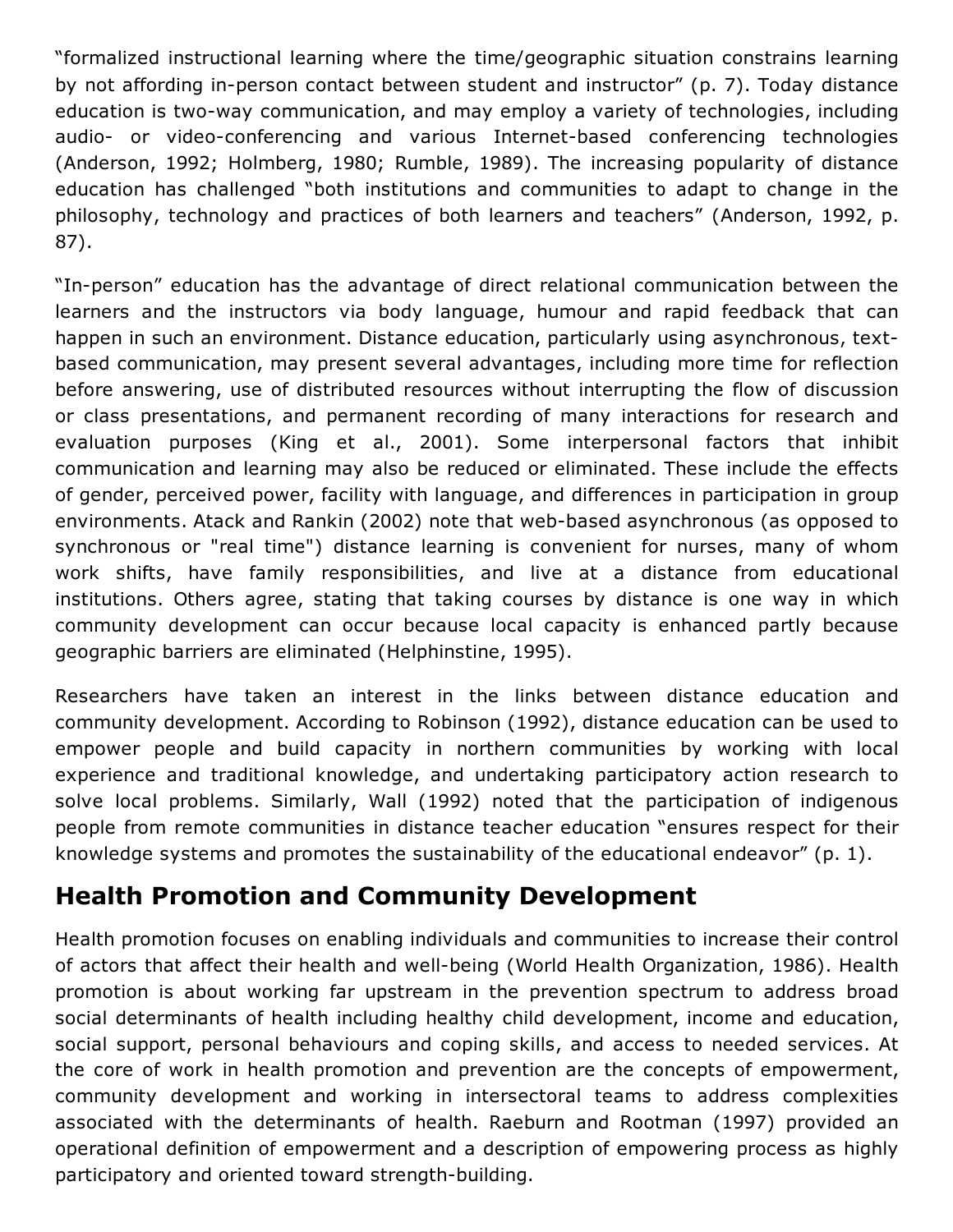Empowerment involves control over life affairs, which is established by a process of strength-building at the community, group and personal levels. It is accomplished through people gaining access to the knowledge, skill, material and political resources needed to give them control over, and the ability to undertake, the decisions and activities they deem to be appropriate in the health promotion context.

Community development in health promotion focuses on enabling groups to mobilize, unite across sectors, work together effectively to understand determinants of health and well being, and bring about positive change. This includes developing organizational and leadership capacity, acknowledging and building on strengths, respecting community values, fostering cohesiveness and trust, and learning from experiences. High level participation with a growing sense of individual ownership and group membership are needed to move ahead on the range of tasks necessary to accomplish the lofty goals. Among the key tasks are the following: formulate appropriate philosophies of action, engage the range of interest groups, create and adjust plans to address concerns, make decisions about resources, share responsibility and workload even when there may be no direct payback, assess outcomes, and unite in advocacy. The development of a community with strength in thought, in voice and in action is essential.

Communities can network, learn and demonstrate community development through technological connections. For example, community networking projects throughout the United States include local participation, collaboration and the use of technology to address their local needs such as economic development (Gonzalez, 1997). It is important therefore to ensure that individuals who will work in community development are prepared to use technology as a means to accomplish this. Hence, teaching a community development course through distance education is one way in which they can begin their preparation.

# Creating an Educational Partnership

Development of the graduate course in health promotion took place in the context of a partnership aimed at improving graduate level education in health promotion. Three universities were involved originally: The Centre of Health Promotion Studies at the University of Alberta, the Department of Community Health Sciences at the University of Calgary and the School of Health Sciences at the University of Lethbridge, all in Alberta, Canada. The partnership was formed in 1999 to collaboratively deliver the distance education option of a Master of Science health promotion degree available from the University of Alberta. The University of Toronto joined the collaborative in 2000.

The interdisciplinary Centre for Health Promotion Studies was launched in 1996 and began to offer online graduate courses the following year (Wilson et al., 2000). The graduate program was designed to support the development of leaders in health promotion practice, policy development, evaluation and research across Canada, and provide learners with access to higher education while continuing to live in their home communities (see[www.chps.ualberta.ca](http://www.chps.ualberta.ca/) for details on the current program). Since its inception, the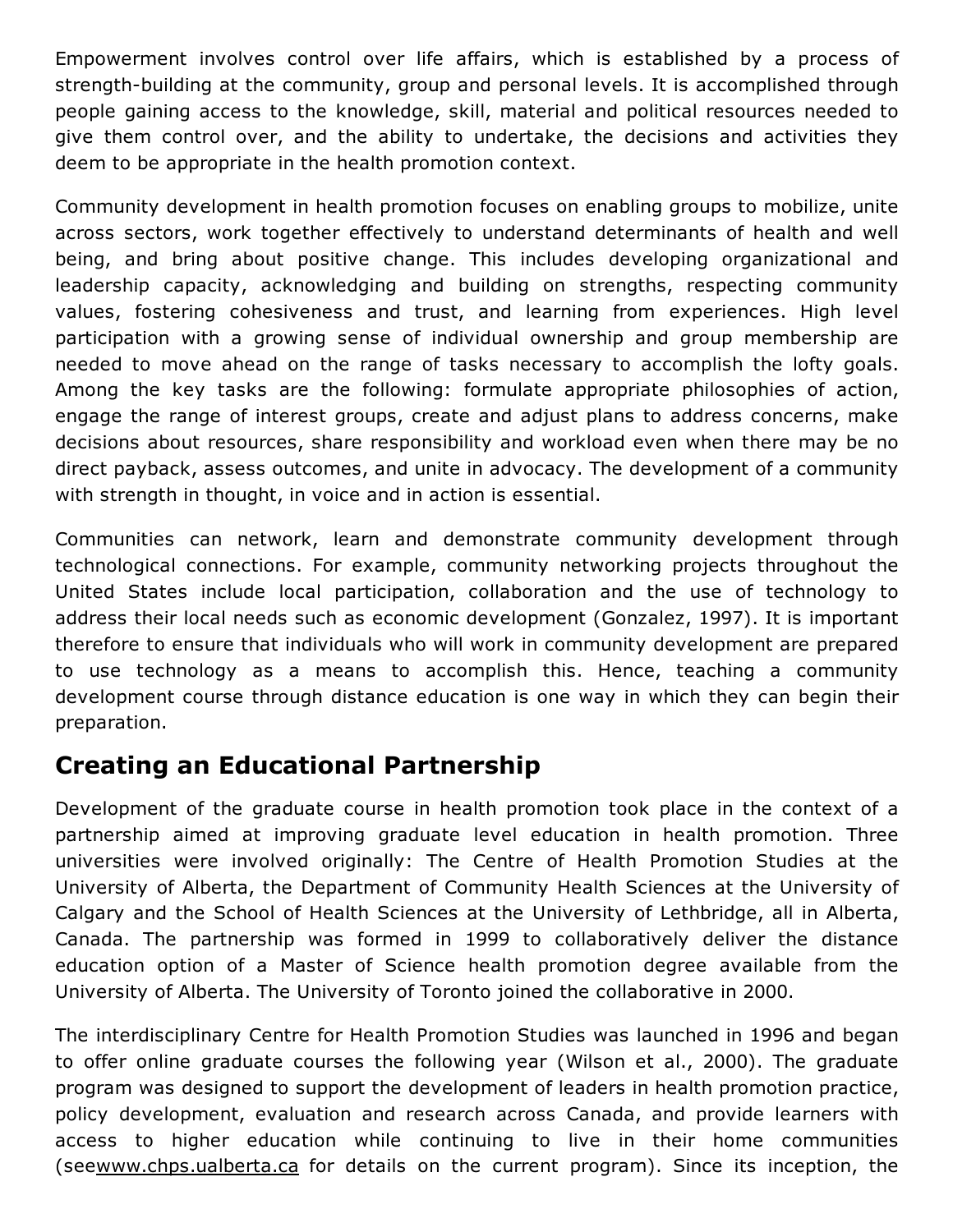Centre for Health Promotion Studies has studied the students' and instructors' experiences with, and adaptation to, online graduate education (Wilson et al., 2003).

The varied background of faculty members from the four universities ensures that the students are exposed to a range of disciplines, teaching styles and theoretical ideas. The students themselves represent a variety of disciplines including nursing, public health sciences, psychology, nutrition, physical education and recreation, and rehabilitation (speech and language, physio-, and occupational) therapy.

In 2000, a grant of \$156,000 was received from the Learning Enhancement Envelope (LEEIV) to develop and deliver five courses via the Internet. This grant assisted with consultation and staff release for course development, transportation for planning meetings, purchase of library holdings at each of the collaborating universities, computer hardware and software and evaluation of the initiative. Meetings were held at the beginning of the process to jointly decide the manner in which the courses would be developed, delivered and evaluated. The second author's advice on the process of delivering the courses by distance included developing course guides and conducting class discussions using computer mediated conferencing (CMC). This individual also monitored the courses and provided feedback while the course was being offered to assist the professor in making any changes during the course delivery. Faculty outside the University of Alberta had no previous experience with distance learning and appreciated assistance in making the transition from the in-classroom model to the Internet model.

The group discussed course content in the context of the Masters program curriculum to ensure that the concept, skill and attitude objectives were addressed. Each faculty member made individual arrangements with their respective institutions to ensure that development and instruction of the distance course was considered part of their teaching assignment rather than an additional assignment (which would not be sustainable). This demonstrated true support of the course because it allowed instructors from different institutions to have their teaching assignments counted across institutions. A project management plan was established and a timetable for offering courses was developed. The timetable ensured that students had the opportunity to take the required and elective courses they required, and to ensure that faculty was available to teach at the appropriate times.

During the development and implementation stages, and after the courses were offered, the team met in teleconference and face-to-face sessions to discuss concerns and issues, and collaborate in solving problems and improving content and delivery. Evaluators participated in the joint meetings and conducted an evaluation of each of the courses. Changes were made based upon this evaluation as well as the standard evaluation surveys students completed for each course.

Two recent publications have focused on evaluation of learning from the perspectives of students and instructors. One article addresses instructors' adaptation related to teaching online courses (Wilson, Varnhagen, Krupa, Kasprzak, Hunting & Taylor, 2003). All eight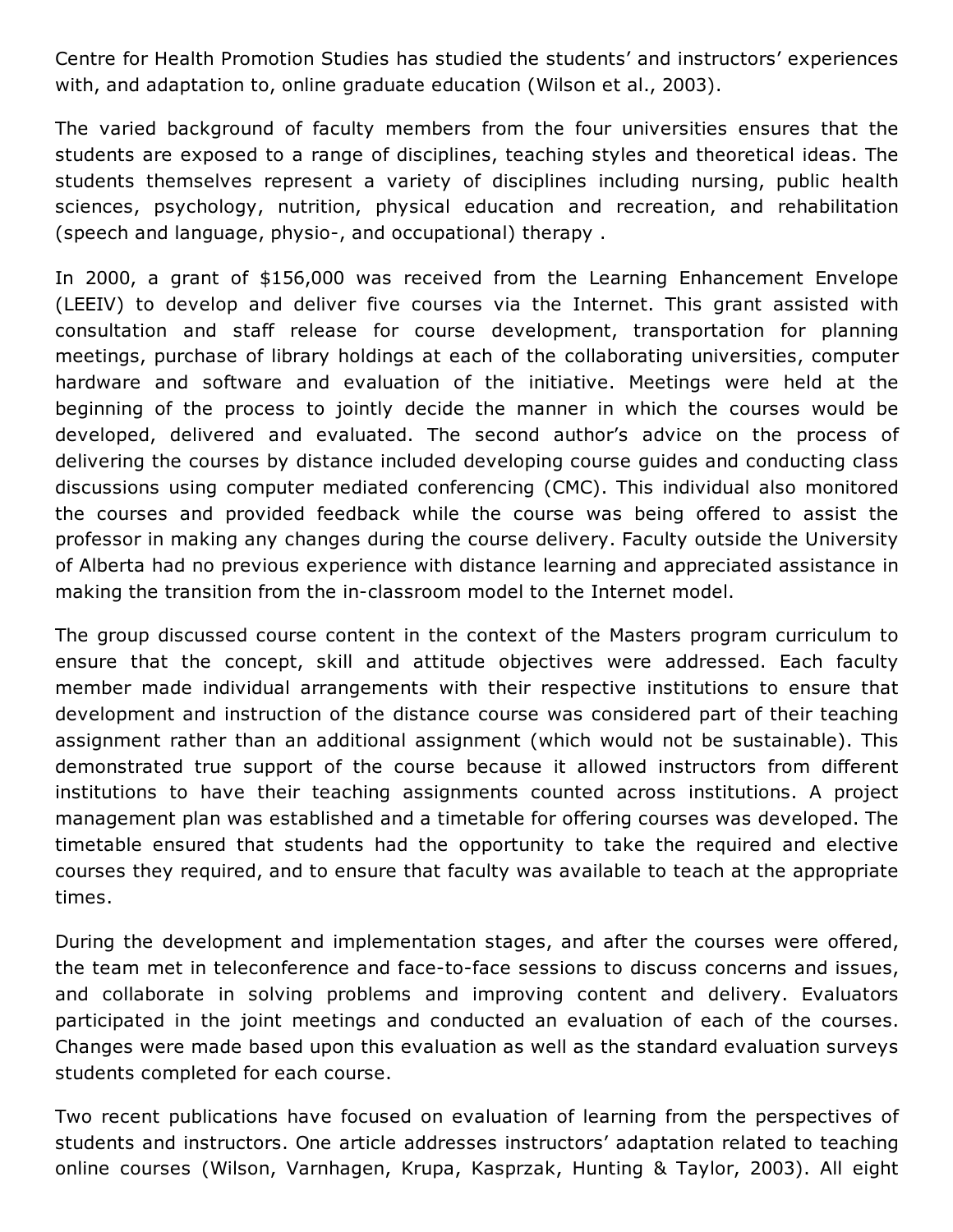instructors were interviewed for the study. The themes generated from their responses are useful in understanding the development of successful online teaching in the program. Instructors noted greater student participation in online than campus discussions, as well as a more rapid development of bonding among learners. Asynchronous online discussions were less spontaneous than those on campus, as participants were online at different times. The instructors found benefits to providing regular positive feedback and ensuring clear communications to avoid misunderstandings. Online teaching required more upfront planning and preparation and a time commitment to respond to the online discussions. The amount and type of work required for successful online teaching was, however, largely unrecognized by the instructors' academic supervisors.

A second article by the University of Alberta team (Varnhagen et al., 2005) discusses students' perspectives and compares the instructional technology of three online courses. Students appreciated the development of peer relationships, faculty support, and the flexibility associated with the online learning community. The students further appreciated the high level of instructor presence but found they did not always experience sufficient feedback in their learning process. The learners perceived a greater depth of discussion but were sometimes overwhelmed by the large number of postings to review and responded to. Technical problems sometimes frustrated the participants and hampered the successful use of the course site.

# Teaching the Community Development Course by Distance

The course, "Health Promotion: Community Development Approaches," has been taught four times since 2000, each time using computer mediated conferencing (CMC) using Web Course Tools (WebCT) software. Asynchronous weekly class discussions were used as the primary means of communication and instruction. The students who have enrolled in this 13-week course have been predominantly students in the Masters' program who are often practicing nurses, community nutritionists and social workers. Although the instructional process evolved according to student feedback and instructor reflection, the content has remained unchanged. The following discussion is an overview of the course content and the process through which it is currently delivered.

#### *Theoretical Content*

The course begins with a discussion of the meaning of *community*. The literature that accompanies this discussion is drawn from sources that discuss community as a social process (Raphael et al., 1999; Walter, 1997) to uncover and challenge the students' notions of community and illuminate the problems associated with assumptions of shared meaning. Then we examine the interconnected concepts of *social justice, empowerment,* and*participation*. The readings and subsequent discussion are designed to create a safe yet stimulating environment. Learners deconstruct and reconstruct the meaning of these concepts that are central to understanding, envisaging, creating strategies for, and implementing, community development. As an example, an article by Brunt, Lindsey and Hopkinson (1997) on empowerment among the Hutterites—a communal religious group—encourages the students to consider if empowerment is an ethnocentric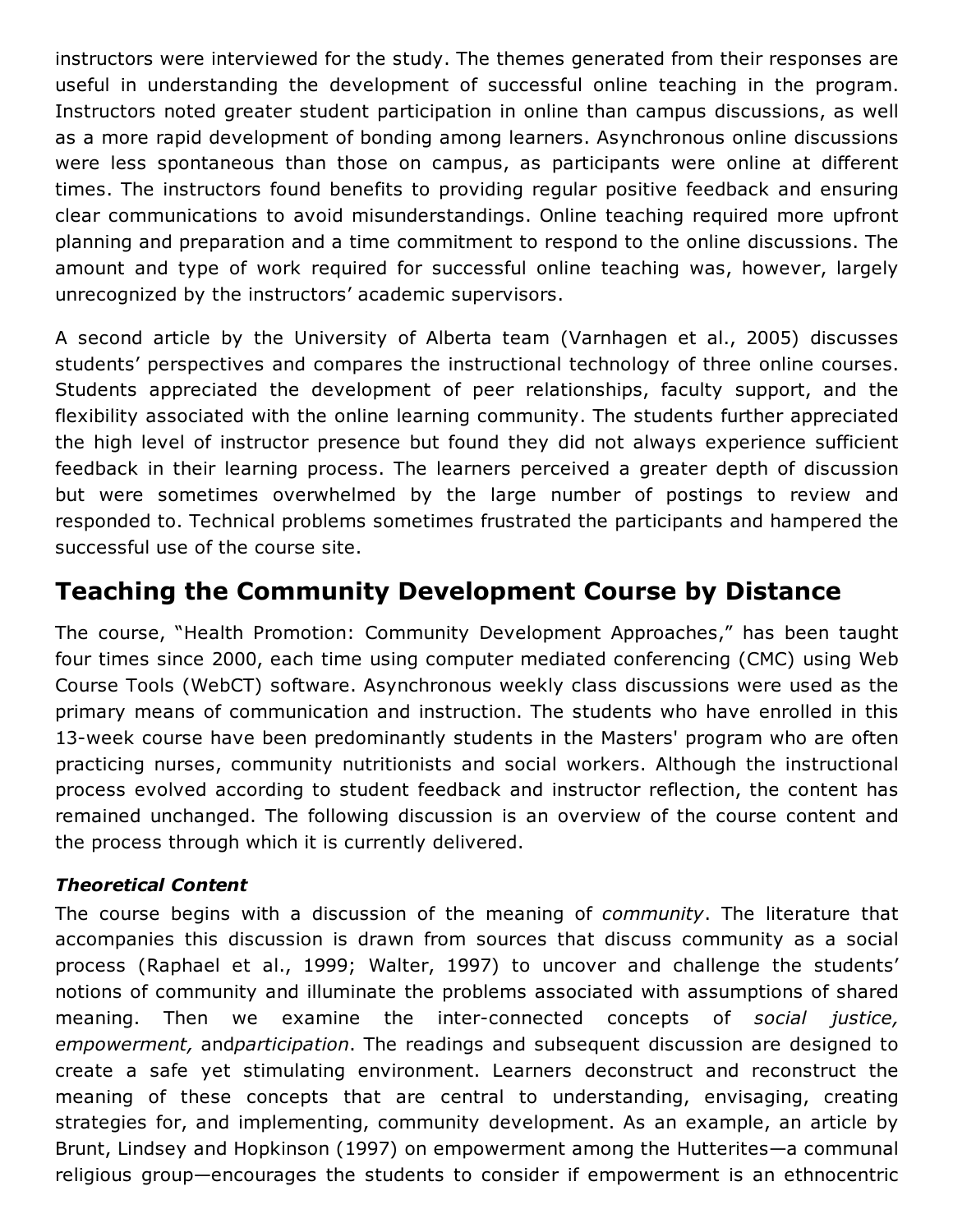concept and what the implications are for practice. Other concepts, including *resiliency* (Kulig, 1999),*competency* (Eng & Parker, 1994) and *sustainability* (Hosler, 1998) are similarly examined within our learning community in a way that reinforces the contextual nature for understanding community as an interacting collective of strengths and tensions rather than simply as a "bunch" of individuals.

T he process of community assessment is explored through readings and CMC, reconstructing a developmental path from traditional methods to current strategies that emphasize community capacity (McKnight & Kretzman, 1997), and community profiles (<http://ceinfo.unh.edu/commprof.htm>). With a clearer vision of possible goals, the discussion can move to how community development is initiated, guided and sustained. Rothman (1995) and McNeely (1999) have synthesized theoretical frameworks to assist practitioners in understanding and organizing for community development according to an ecological model and a community building model respectively. Examples of community development projects demonstrate applications of these theoretical orientations. An article on community coalitions (McMillan, Florin, Stevenson, Kerman & Mitchell, 1995) introduces learners to a community organizing method and discussion relating to creating organizational units to clarify and advance a community agenda.

The last unit of the course focuses on evaluation of community development projects (e.g., Judd, Frankish & Moulton, 2001) and policy and research within the field (e.g., Foo et al., 1999). An interpretive summary is provided as a guide and stimulus to learners, and discussion is led by the students to emulate how it would be facilitated within the workplace as an evaluation consultant.

#### *Course Delivery*

Readings and specific questions help focus the learner's attention on key issues. As the course evolved, the instructor developed a series of content syntheses and PowerPoint presentations, as well as a case study on CD-ROM which provided background on a specific religious group and illustrated the community development process being implemented with them. The WebCT course web site is relatively easy for students to navigate, allowing them to download the course outline, weekly syntheses, additional resources related to the topics, experiential activities, weekly CMC and links to web sites associated with community development.

The course outline, sent by e-mail and available on the web site, includes the course description, learning objectives and an explanation of the teaching methods employed. Assignments are described in detail, along with marking criteria and information about grading, but are open to evolution to optimize for the learning community. "At-a-glance" and detailed weekly schedules (with topics, literature and questions to start discussion) are provided, but adapted to accommodate learner needs and interests. In addition to textbooks and "CoursePack" readings, learners in the two most recent course offerings (2003 and 2005) also received a free copy of the case study on CD-ROM.

#### *Assignments*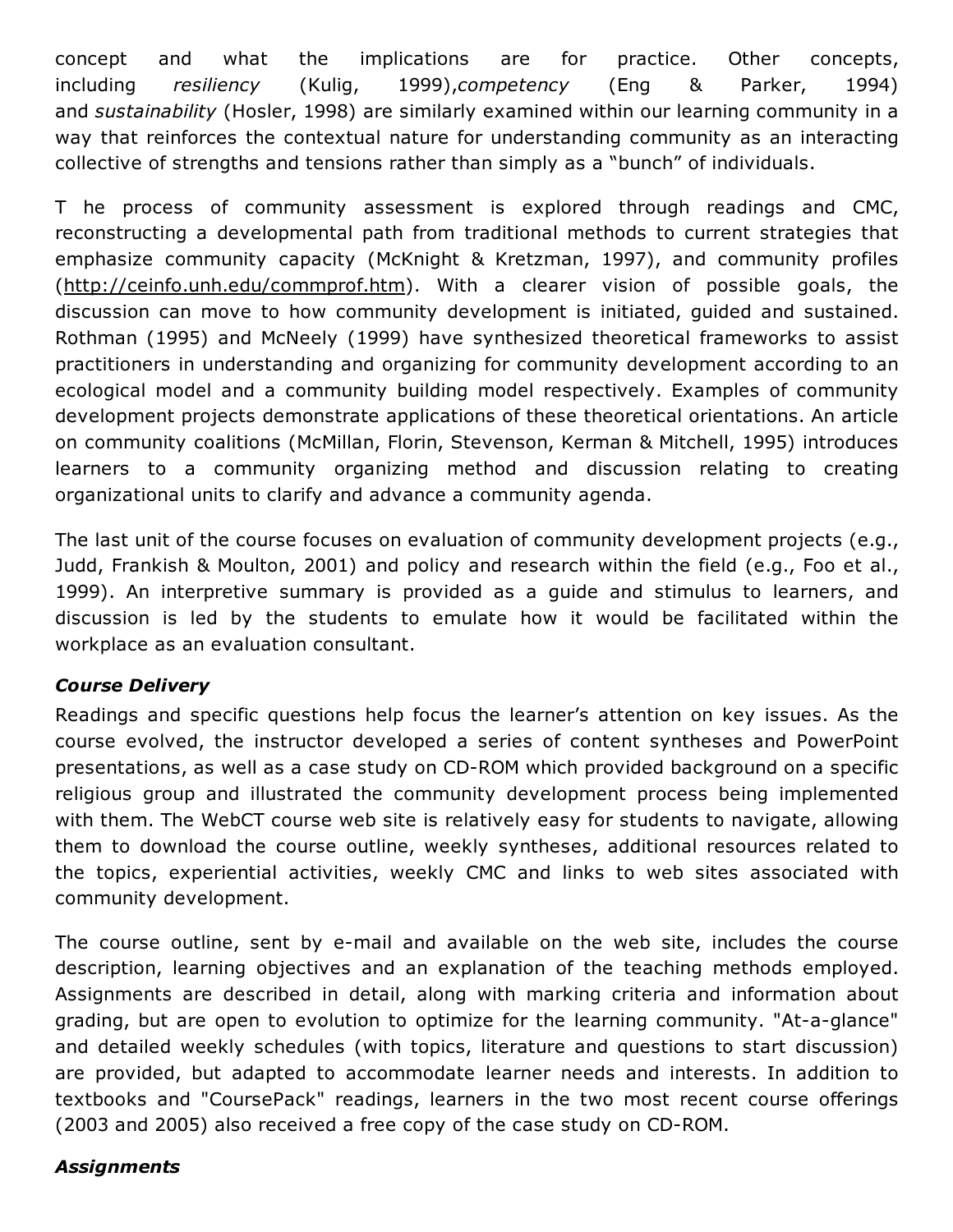In the most recent (2005) offering of the course, students completed four assignments. For the first, students chose a "Best Practice in Community Development" to investigate, then presented to colleagues the major concepts, a critical examination of conceptual literature, and relevant examples from literature or personal experiences.

The next two assignments are based on a case study: an application of community development theory in a specific community context. The documents and vignettes illuminate the historical, social and economic context of a rural community dealing with issues which affect health and development (e.g., placement of an intensive livestock operation). Students are challenged to make the connection between concepts (i.e., empowerment, capacity building, community organizing) and practice. The case study is also used in the weekly CMC discussions to raise and explore key issues and deepen understanding of key concepts.

In the fourth and final assignment, students participate in, and analyze a community development project of their choosing. Topics range from developing a healthy breakfast program with seniors, to grocery shopping with adolescents, to assisting agencies come together and increasing the community's capacity to address child mental health issues. The learners must gain permission from the community group to work on the project, and commit to engaging people with the health issue, and provide a final copy of their summary and recommendation paper to stakeholders. Through the paper, the student shares their learning with the agency, but also assists in building the agency's capacity to understand and take action on the health issue. Unlike clinical practica, the project has no specifications regarding the amount of time to complete. Rather, it is an opportunity for the learner to apply then analyze CD concepts in practice.

The quality of learners' participation is also assessed, including contributions to critical thinking, and building the group's capacity for understanding and applying CD principles. This mark is based on a self-evaluation according to a specified criteria.

#### *The Discussion Process and Special Features*

Lead questions are used to spark the weekly computer-mediated conferencing (CMC) sessions. Each of the learners is expected to post at least three quality contributions per week. The initial contributions are a response to the discussion questions, and subsequent contributions respond to other students' and the instructor's ideas to further suggest theoretical applications. Each week, a different student takes the lead on the discussion. The instructor guides the discussions, supporting the interaction and the student leader in an empowering way.

Experiential, interactive web-based activities were incorporated within the course to enhance engagement of learners while deepening understanding of community development concepts. As an example, early in the course, students are asked to "build a tower" with specified materials, and in collaboration with friends, family and/or colleagues in their home or work setting. Tower building consists of gathering a 60 cm x 90 cm poster board, 12 paper clips, 45 cm of string, glue, scissors and a felt pen. The students are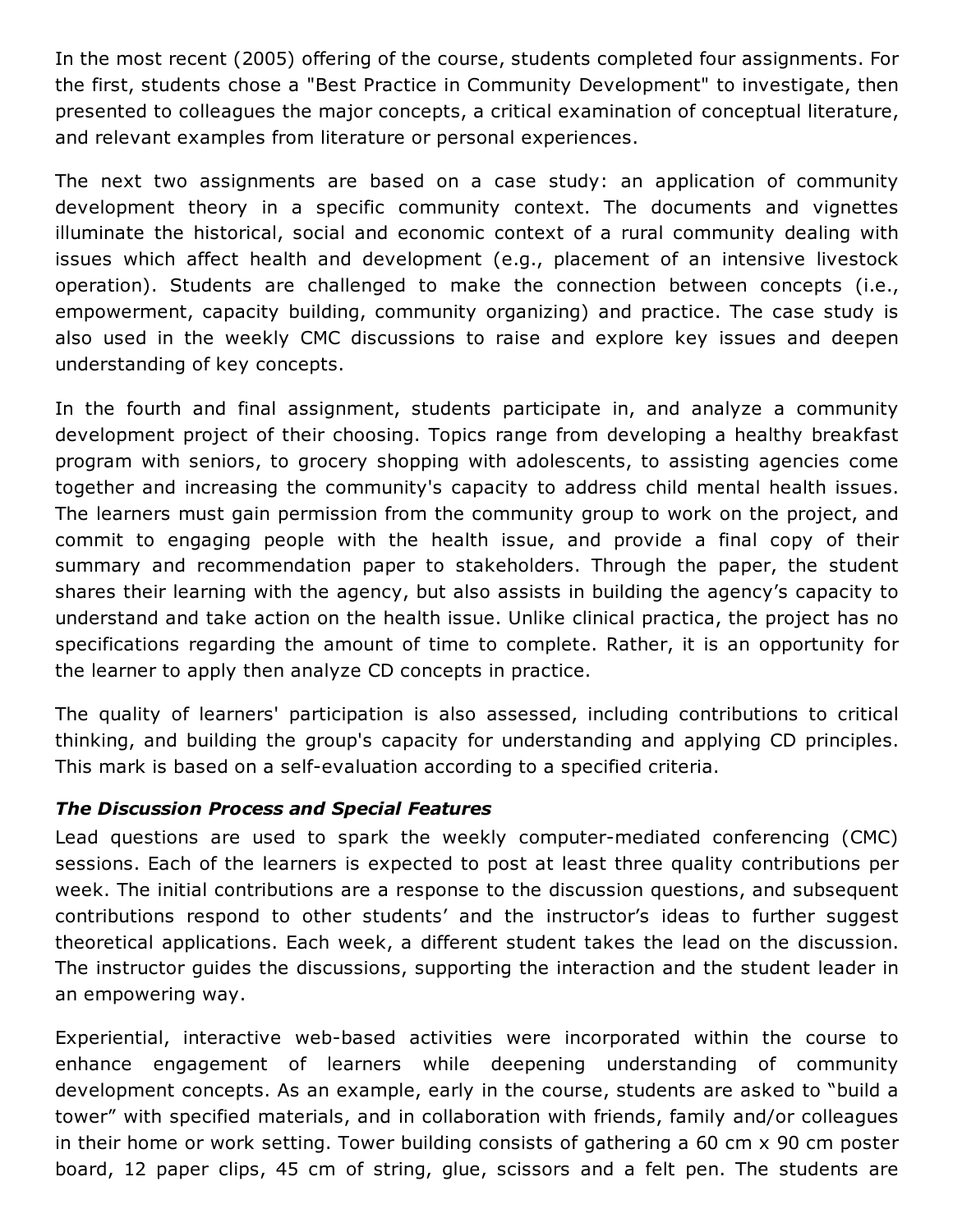directed to create a free-standing tower with these supplies and attach pictures of the process and the final product on the CMC posting on their reflection of the experience. This leads the learners to develop insights into participation, collaboration and partnerships as well as resources to ensure that community development occurs. For example, one of the greatest resources in building the tower is the creativity of the human mind in deciding the initial design (resources and partnerships). The tower is difficult to build by oneself; it is awkward to hold and glue it together or tie the string around it (participation, collaboration and partnerships).

Using audio-visual tools with distance students can be challenging and is not always feasible due to ethical, pedagogical and logistical issues. In an attempt to address this gap, a CD-ROM was developed in 2003 to present a case study of a project that is being conducted among the Low-German-Speaking (LGS) (Kanadier) Mennonites (Hall & Kulig, 2004; Hall, Kulig, Campbell, Wall, & Babcock, 2005; Kulig et al., 2002; Kulig & Hall, 2004, Kulig, Hall, Babcock, Campbell, & Wall, 2004). Working with this unique religious group of Anabaptist origin, and creating a portrayal of that work, posed many challenges. LGS Mennonites who can hold more conservative views emphasize separation from the world, rejection of technology and isolation from outsiders. It is common for this group of Mennonites to believe that physical illness is caused by straying away from God and by not living an acceptable spiritual life. In addition, many members of this group rely on Christian-based home schooling to ensure that their traditions and ideology are maintained.

Understandably, work with these groups requires considerable negotiation, particularly with the ministers and most respected community members. Developing trusting, respectful and reciprocal relationships is key. Willingness to compromise is essential for continuing work with the group. The CD-ROM, sent to students via surface mail, presents a history of this group and an overview of community development projects with them. Principles of community development are illuminated, with explicit links to how they are being applied among the LGS Mennonites.

### Linking Concepts with the Distance Community Development Course

Traditionally, community development process was taught and learned through role modeling. This is challenging in a classroom, away from a natural context, and even more so when communication occurs in text, asynchronously via the web. Acknowledging this challenge, a conscious effort was made by the instructor (Kulig) and the coordinator (Krupa), then the students, to consider ways to overcome the barriers presented. The following examples are based in the knowledge generated from the experiences, and instructor reflection, of the various course offerings including student feedback with support from the relevant literature.

Empowerment is a process and outcome in successful community development (Minkler, 1997). We, therefore, sought ways to increase learners' sense of efficacy in shaping,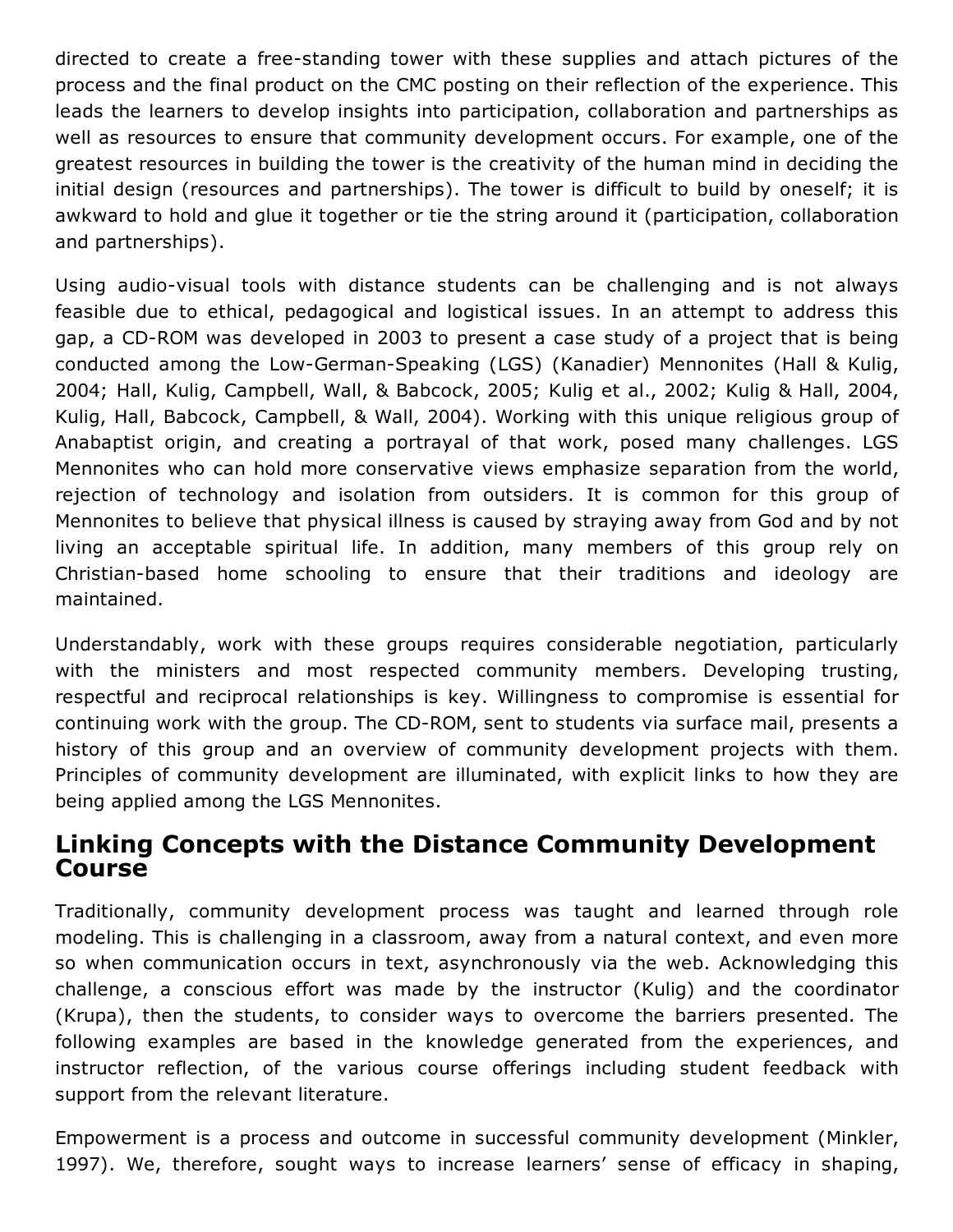contributing to, owning and controlling *their* course. In the first week and at several points along the path, students were invited to suggest changes to improve the course delivery and content—to make it work better for them. When the course enrolment exceeded the practical size for discussions via the CMC, we asked the students to offer ways to restructure, considering the benefit of all involved. The students suggested ways to adjust the course which were discussed with the instructor and then incorporated. These suggestions included taking turns as the leader to start the discussions in the CMC several times throughout the course and having a clear agreed upon expectation of how many weekly postings were acceptable to make the volume manageable. Through these examples the group illustrated key features of community development including shared responsibility for their learning through open discussion and problem solving. This process led to a more manageable workload for all, increased the sense of control and empowerment for students over course delivery, and increased satisfaction for both students and instructors.

Participation is key to success in community development. A goal was for students to understand that high-level participation (in this case via CMC) is important for individual learning but also for building the capacity of the group as a whole to understand and act. Commitment to the group and its goals mimics community behaviours necessary for development. Exploring and demonstrating this in the class environment was found to provide a useful stimulus to reflection and discussion on the concept in CMC.

Related to empowerment is the notion of capacity building, in this case, for health. The readings, discussions and assignments outlined previously provided opportunities for learners to build personal capacity in oral and written communication skills and increase their understanding and practical application of theory and principles. The CMC process provided students with opportunities to apply and develop leadership and group facilitation skills. The ideology and beliefs related to community organizing and community development were explored within the safer, power differential-reduced CMC environment as a means to "sort out and test" what could be applicable in their development projects and in future roles as a community developer. CMC discussions typically uncovered a range of opinions. Students learned how to craft responses that displayed respect while disagreeing based upon articulated values and beliefs. Learning about complex and diverse ideas, and how they can be built from experience and incorporated in action as a group is an essential skill that we found could be developed through participation in the course.

Graphic, hands-on activities such as "building a tower" were adapted to our web-based learning environment and successfully illustrated abstract concepts in a concrete, manner. The activities encouraged students to engage with family, friends or colleagues regarding the course material and ensured that isolation from other students would not be a hindrance in experiencing community development dynamics. The activity also demonstrated how partnerships can begin—with simple activities that bring people together and sparked interaction about ideas that are important to their well-being.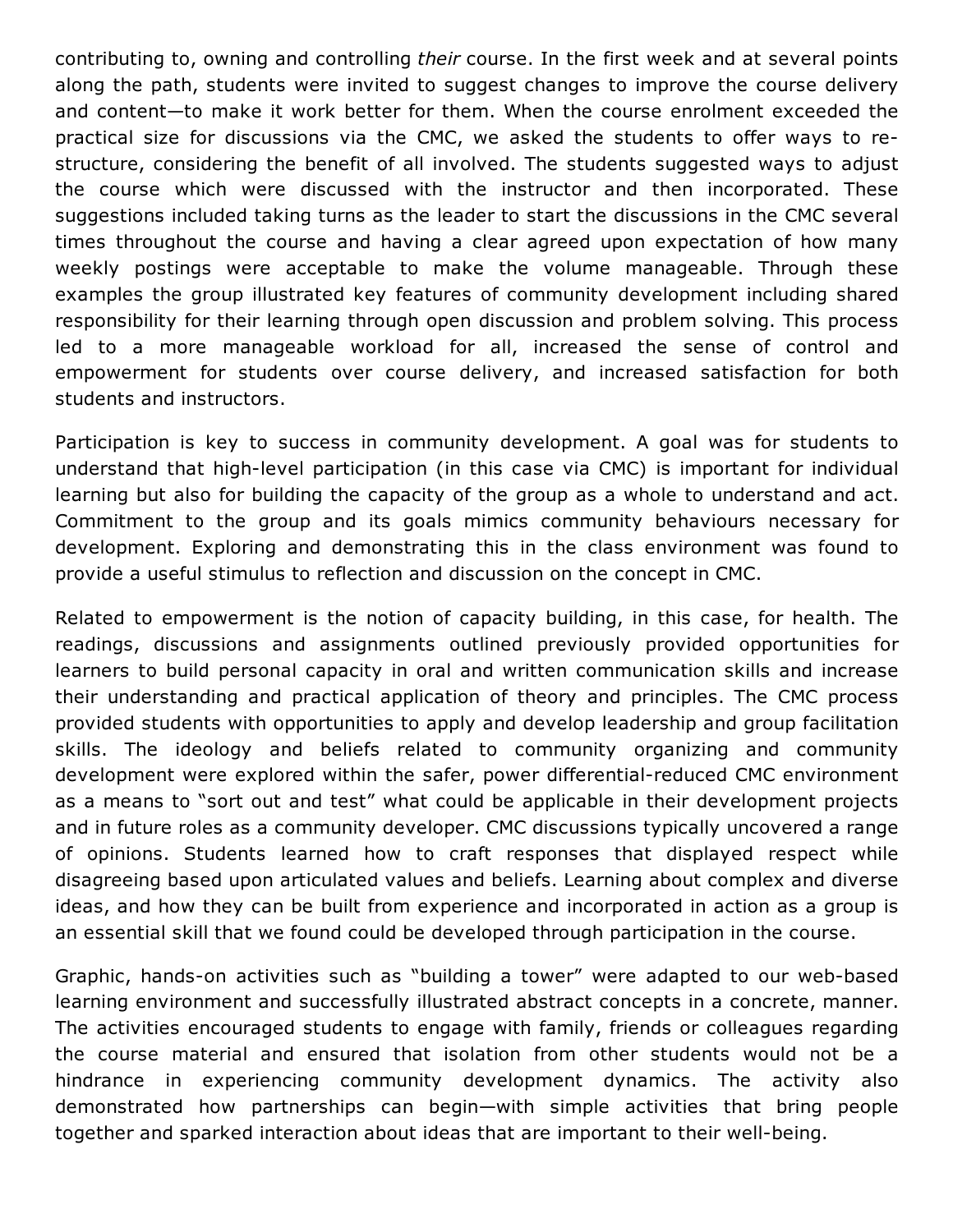### Lessons Learned, Recommendations and Concluding Comments

The course is taught as a key component in the Masters program and will continue to develop based upon student feedback, instructor reflection and developments in the field. From these levels of feedback and from the experiences of teaching the course several lessons were learned about the process of teaching community development at a distance.

- 1. Instructors who teach community development in this manner need to be learner-centred, reflective about their teaching style and creative in developing process and content that reflect the ideology and principles of community development. The text-oriented, web-based format may require adaptation of activities and assignments to facilitate participation, empowerment and capacity building.
- 2. Audio-visual aids can enhance learning and can be produced and distributed using CD-ROM technology. These may need to be developed by the faculty member due to their current lack of availability, and the sensitivities surround such materials. Developing learning resources typically requires much more time than one might think. Financial and institutional support needs to be secured for this to occur. Still images may be used as an intermediate step. These are easily accessed via e-mail and/or in course web sites. In all cases, care must be taken to gain approval from community people well in advance.
- 3. Although the course was taught using CMC, web-based audio software has recently become more stable, appropriate and cost-effective. We are excited about the potential of software such as Elluminate Live!® for facilitating synchronous interaction among learners at a distance. In the context of other health promotion classes, our instructor team is documenting its effectiveness in engaging students and enhancing learning through role plays, town hall meetings and debates. In addition to facilitating audio conferencing and the sharing of graphics, it enables learners to engage on an affective level—to share control of the environment and collaborate freely outside of the normal class structure. Our recommendation is to use the simplest technology that permits effective communication, is appropriate for the learning objectives, is technically stable reliable, and fits within your budget.
- 4. Investing time in organizing for instruction is another key. According to student feedback, developing the detailed course outline, including clear objectives, weekly discussion questions, and assignment marking guides helped ensure success of the course. Each time the course is taught, instructors need to invest time to update literature, reflect on instructional approaches, and adjust discussion questions. With this structure as a backdrop, instructors can then engage the students is modifying the learning components to meet their needs and take advantage of their strengths and assets

Teaching and learning at a distance is an important option for many students and, particularly, for those who cannot leave their work and relocate for their graduate programs. It may also be important for organizations to consider if they wish to retain skilled individuals in rural and remote locations. Sharing teaching strategies and creating opportunities to allow dialogue among educators and practitioners is a first step toward improvement in offerings to support those preparing for roles as community developers.

We found that teaching and learning at a distance was challenging. It required considerable adaptation and was not suited for all instructors and all learners (at least at the time of our study). Those who teach, or wish to learn about, community development theory and process, and are concerned about the lack of face-to-face contact, can be assured that success can be achieved at a distance using current technologies and instructional practices. Although web-based distance education is challenging and requires instructor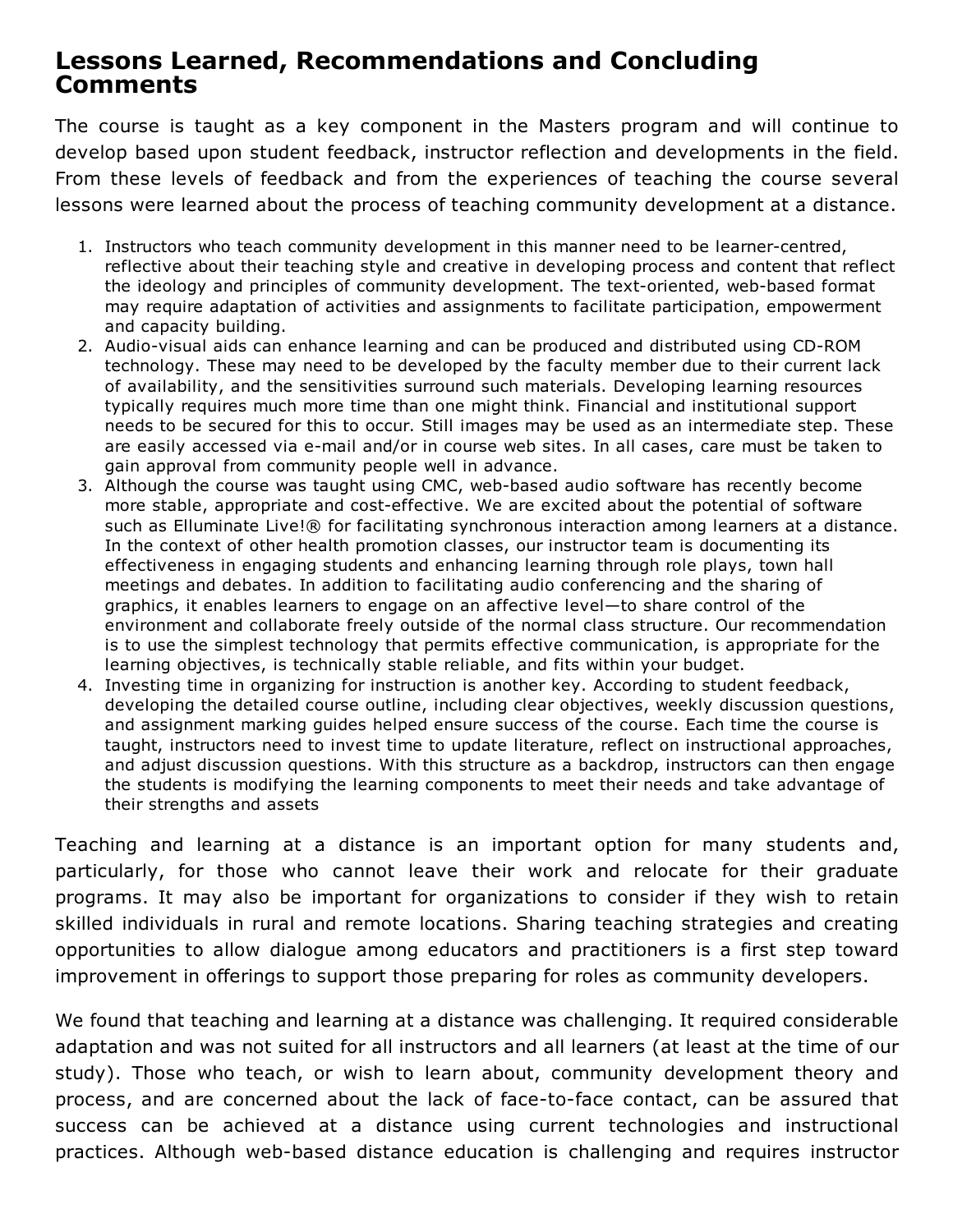and learners to adapt, it can be an effective way to learn about concepts, and model the principles and ideology that are at the core of community development.

# Acknowledgement

The authors acknowledge the financial support of the Province of Alberta LEE IV funding, which provided the opportunity to develop and deliver the graduate level community development course described in this article.

### References

Anderson, T. (1992). Distance education delivery networks: Role in community and institutional development. In D. Wall & M. Owen (Eds.), *Selected articles from a conference on d istance education and sustainable community development*. Edmonton, Alberta: Canadian Circumpolar Institute.

Atack, L., & Rankin, J. (2002). Nurses' experiences with web-based learning. *Canadian Nurse, 98*(7), 18–22.

Brunt, H., Lindsey, E., & Hopkinson, J. (1997). Health promotion in the Hutterite community and the enthnocentricity of empowerment. *Canadian Journal of Nursing Research, 29*(1), 17–28.

Eng, E., & Parker, E. (1994). Measuring community competence in the Mississippi Delta: The interface between program evaluation and empowerment. *Health Education Quarterly, 21*(2), 199–220.

Foo, M. A., Robinson, J., Rhodes, M., Lew, L. S., Chao, M., & Dy, S. S., (1999). Identifying policy opportunities to increase physical activity in the Southeast Asian community in Long Beach, California. *Journal of Health Education Supplement, 30*(2), 58–63.

Gonzalez, M. (1997). *Why community networking?* Retrieved January 18, 2007 from<http://bcn.boulder.co.us/community/resources/center.html>

Hall, B., & Kulig, J. (2004). Kanadier Mennonites: A case study examining research challenges among religious groups. *Qualitative Health Research.* 14(3) 359–368.

Hall, B., Kulig, J., Campbell, R., Wall, M., & Babcock, R. (2005). Social work and Kanadier Mennonites: Challenges & rewards*. Journal of Religion and Spirituality in Social Work: Social Thought*. *24*(3), 91–104.

Helphinstine, L. (1995). Technology and distance education. *Vocational and Education Journal 70*(8), 47–8.

Holmberg, B. (1980). Aspects of distance education. *Comparative Education16*(2), 107-19.

Hosler, W. R. (1998). Building liveable communities. *Journal of the Community Development Society, 29*, 298–305.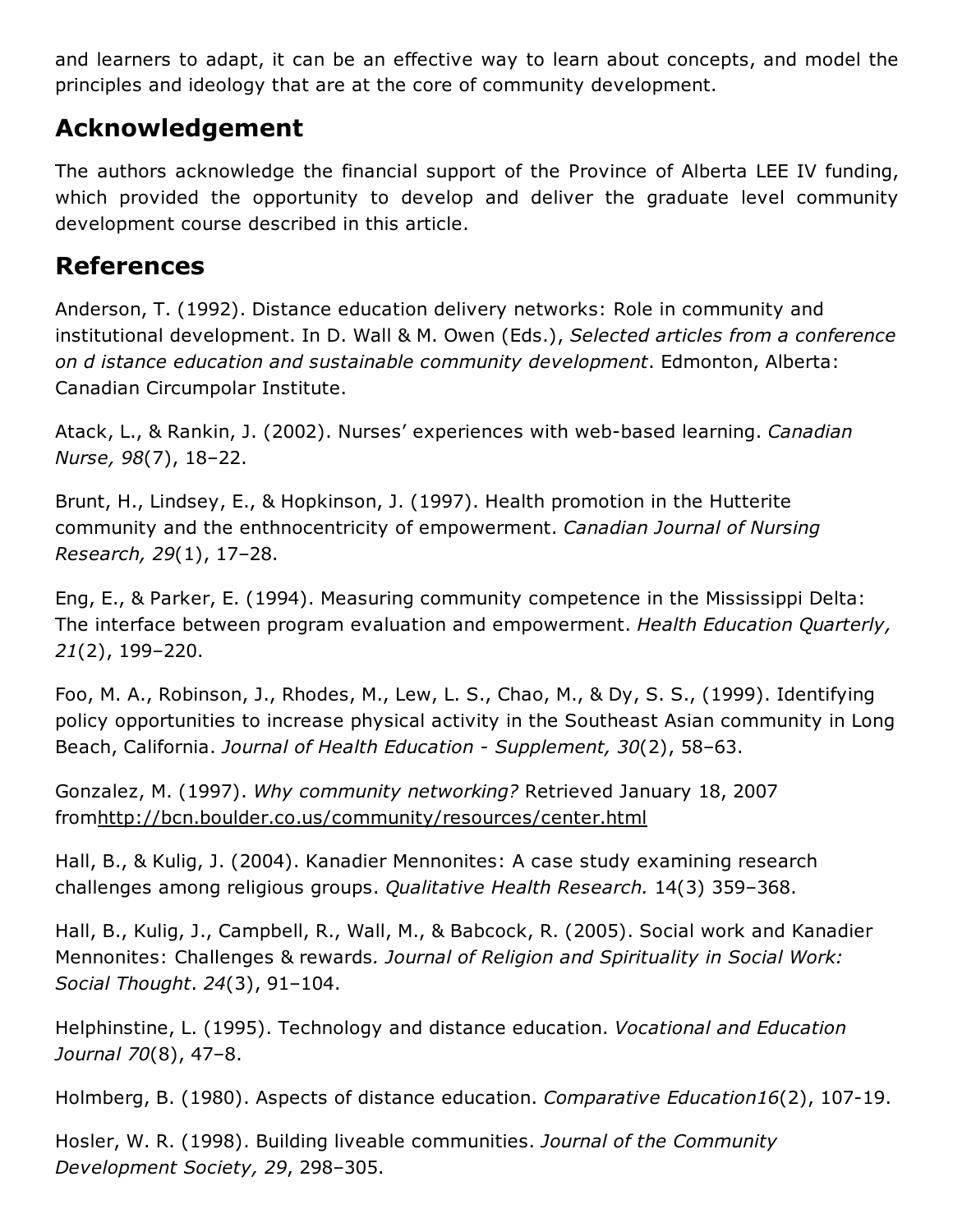Judd, J., Frankish, C. J., & Moulton, G. (2001). Setting standards in the evaluation of community-based health promotion programmes: A unifying approach. *Health Promotion International, 16*(4), 367–380.

King, F. B., Young, M. F., Drivere-Richmond, K., & Schrader, P. G. (2001). Defining distance learning and distance education. *Educational Technology Review, 9* (1), Retrieved October 31, 2005, from <http://www.aace.org/pubs/etr/issue1/king2.cfm>

Kulig, J. (1999). Sensing collectivity and building skills: Rural communities and community resiliency. In W. Ramp, J. Kulig, I. Townshend, & V. McGowan (Eds.), *Health in rural settings: Contexts for action* (pp. 223–244). Lethbridge, AB: University of Lethbridge.

Kulig, J., & Hall, B. (2004). Health and illness beliefs among Southern Alberta Kanadier Mennonites. *Journal of Mennonite Studies*. *22*, 185–204.

Kulig, J., Hall, B., Babcock, R., Campbell, R., & Wall, M. (2004). Childbearing knowledge, beliefs and practices among Kanadier Mennonite Women *The Canadian Nurse* .*100*(8), 34– 37.

Kulig, J., Hall, B., Wall, M., Janzen, W., Campbell, R. & Babcock, R. (2002). *Kanadier Mennonites: Gaining an understanding of their health and illness beliefs.* Lethbridge, AB: University of Lethbridge.

McKnight, J., & Kretzman, J. (1997). Mapping community capacity. In M. Minkler (Ed.),*Community organizing & building for health* (pp. 157–172). London: Rutgers University Press.

McMillan, B., Florin, P., Stevenson, J., Kerman, B., & Mitchell, R. E. (1995). Empowerment praxis in community coalitions. *American Journal of Community Psychology, 23*, 699–727.

McNeely, J. (1999). Community building. *Journal of Community Psychology, 27*, 741750.

Minkler, M. (Ed.) (1997). *Community organizing and building for health*. London: Rutgers University Press.

Raeburn, J., & Rootman, I. (1997). *Peoplecentred health promotion*. Chichester: John Wiley.

Raphael, D., Steinmetz, B., Renwick, R., Rootman, I., Brown, I., Sehdev, H., et al. (1999). The community quality of life project: A health promotion approach to understanding communities. *Health Promotion International, 14*(3), 197–210.

Robinson, M. (1992). Linking distance education to sustainable community development. In D. Wall & M. Owen (Eds.), *Selected articles from a conference ondistance education and sustainable community development*. Edmonton, AB: Canadian Circumpolar Institute.

Rothman, J. (1995). Approaches to community intervention. In J. Rothman, J. Erlich, & J.